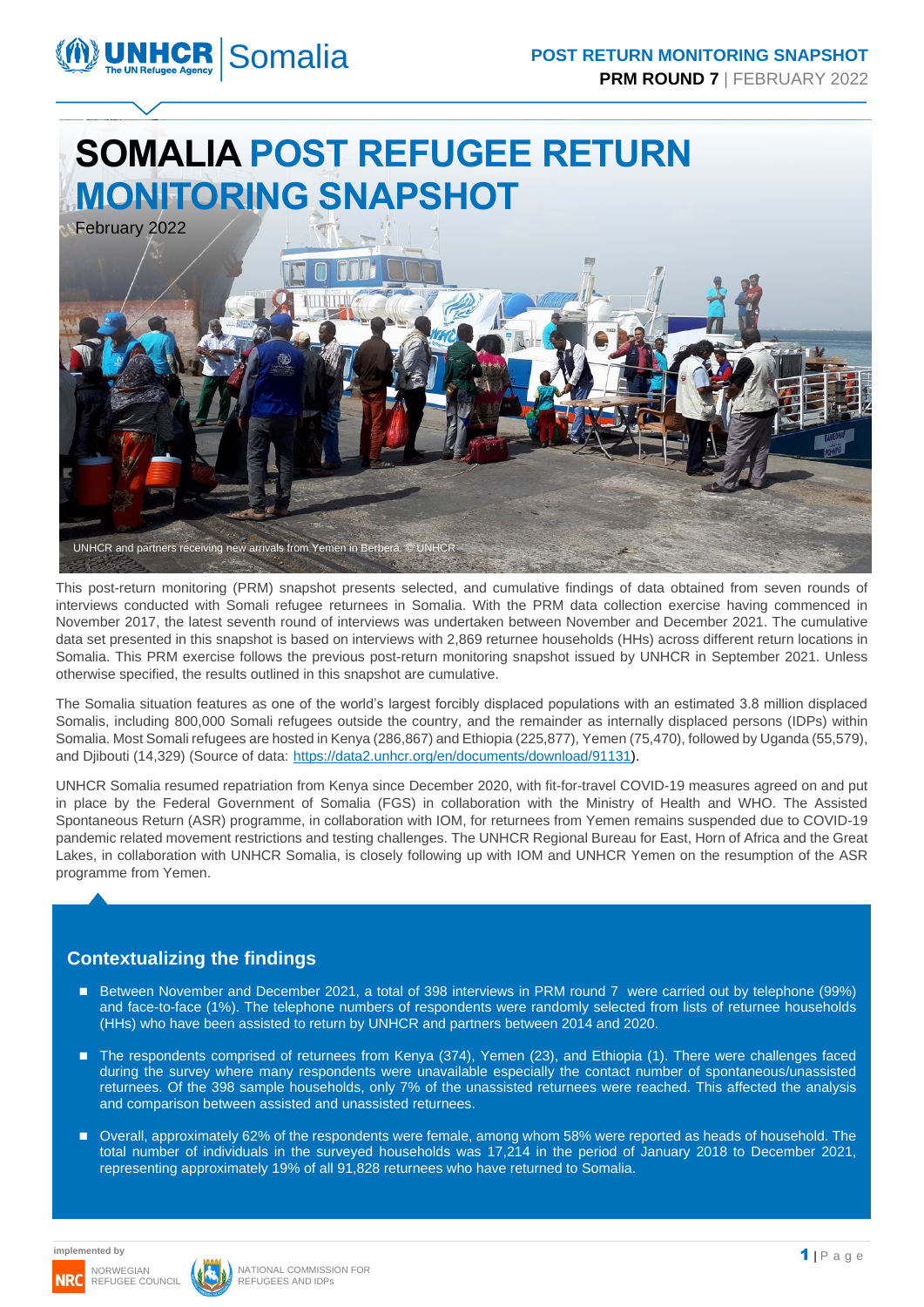

#### **POST RETURN MONITORING SNAPSHOT PRM ROUND 7** | FEBRUARY 2022

# **KEY STATISTICS**

#### **INTERVIEW DETAILS**

2,869

Household interviews between 2018 – 2021, comprised of 17,214 individuals.

#### **RESPONDENTS' GENDER**

| Female,<br>62% |  |  |
|----------------|--|--|
|                |  |  |

#### **INTERVIEW TYPE**

**Phone, 90%**

**RETURN TYPE**

**Assiste d …**

### **PRM ROUNDS BY COUNTRY OF ASYLUM**



| <b>PRM ROUNDS</b>   | <b>Diibouti</b> | <b>Ethiopia</b> | Kenya | Libya | <b>Other</b> | Yemen | <b>Total</b> |
|---------------------|-----------------|-----------------|-------|-------|--------------|-------|--------------|
| 2018 - Round 1 (Q1) |                 |                 | 758   |       |              | 3     | 765          |
| 2019 - Round 2 (Q1) | 4               |                 | 294   |       |              | 11    | 310          |
| 2019 - Round 3 (Q4) |                 |                 | 198   |       |              | 3     | 201          |
| 2020 - Round 4 (Q2) | 5               |                 | 296   |       | 9            | 87    | 398          |
| 2020 - Round 5 (Q4) |                 | 47              | 285   | 2     |              | 38    | 372          |
| 2021 - Round 6 (Q3) | 10              | 94              | 71    | 31    | 3            | 216   | 425          |
| 2021 - Round 7 (Q4) |                 |                 | 374   |       |              | 23    | 398          |
| <b>Total</b>        | 20              | 145             | 2,276 | 33    | 14           | 381   | 2,869        |



**implemented by**

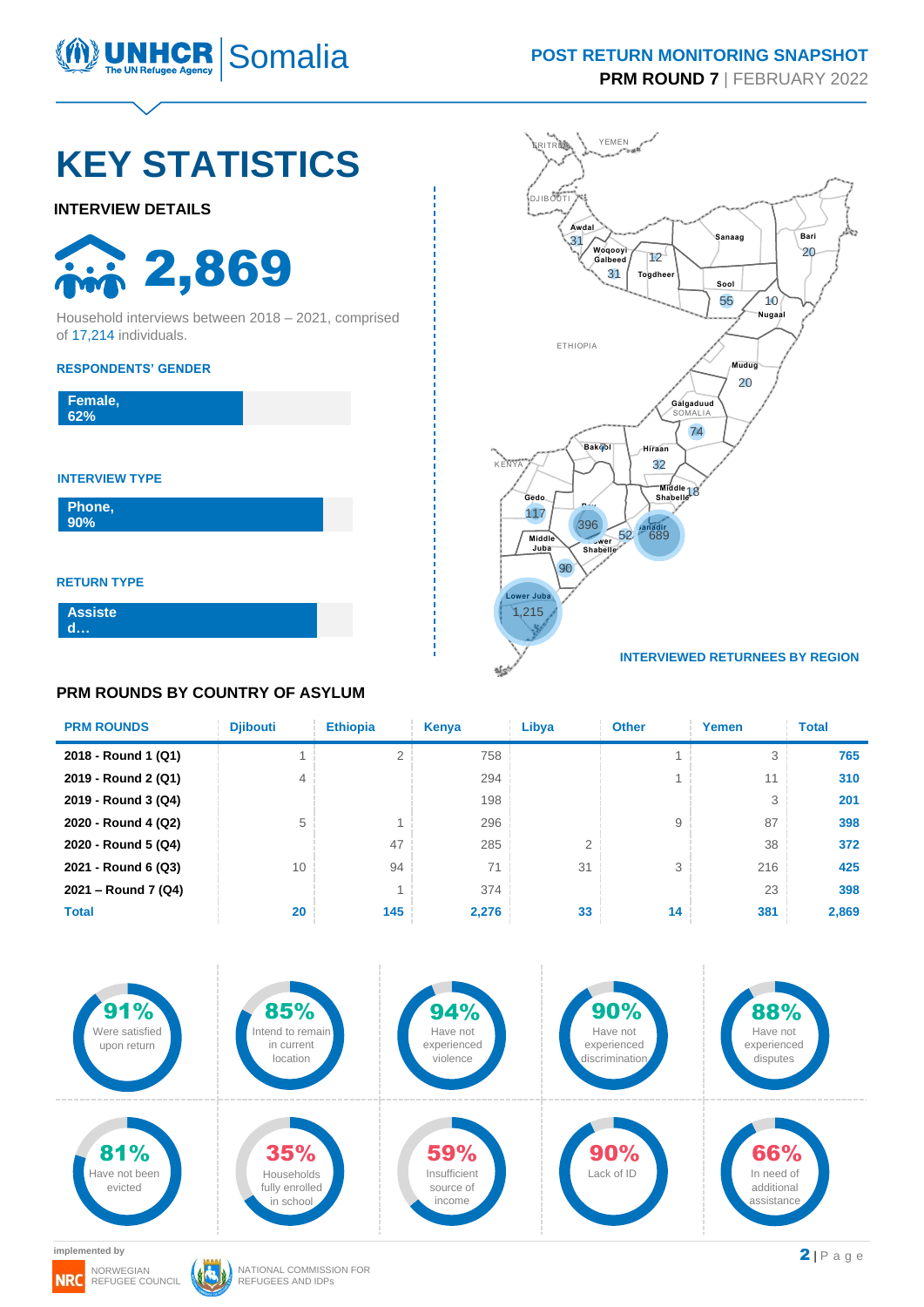

### 1. RETURN DECISIONS

The PRM round 7 survey indicates that 96% of the respondents are satisfied with their decision to return. The satisfaction level has increased since the first PRM survey was conducted in 2018, at which time 94% of the respondents were satisfied with their decision to return. Overall, 91% *(Fig.1)* of



the respondents were satisfied with their decision to return. The most frequently cited reasons throughout the PRM between 2018 and 2021 have consistently been as follows: family reunification (59%), and the ability to return and live in their places of origin (19%).

The most frequently cited reasons for not being satisfied with the decision to return were separation from family (35%), limited livelihoods opportunities (17%), and lack of assistance and support from authorities (13%).

#### **Satisfaction level by Region**



A total of 48% of the respondents reported that they decided to return to Somalia due to improved security condition in their places of origin, followed by opportunities for livelihood (14%), and fear of closure of Dadaab camp in Kenya (7%).

Overall, 85% of the respondents stated that they intend to permanently remain in their current location. The top three reasons given by those who did not intend to stay in their current locations were: desire to be closer to family (37%), limited livelihoods opportunities (19%), and limited access to basic services (15%).

Out of the 15% of the respondents who did not intend to stay in their current location, more than half (54%) expressed an intention to move to other locations in Somalia, while 35% were considering returning to their previous country of asylum, and 11% were considering to move to a new country of asylum.



*Fig.3: N=2,869*

Of the households interviewed since 2018, 24% indicated that they currently reside in what is informally referred to as an "IDP settlement". The regional distribution of the 76% of households who reside in settlements among host communities is as follows: Lower Juba (53%), Banadir (25%), Bay (9%), Middle Juba (5%), Gedo (4%), and other regions  $(4%).$ 

**implemented by**





### 2. SAFETY AND SECURITY

Overall, 94% *(Fig.4)* of respondents reported that no member of the household had been threatened, intimidated, or experienced violence since returning to Somalia.

While 90% of respondents informed that they could move freely in their community and surrounding district, the



SOMETHE TREATY AND SECURITY<br>
CISIONS PRIMEROM MONDIVITEES (NATY 2022)<br>
CISIONS 2. SAFETY AND SECURITY<br>
CHEME ROUNDY IFERENDARY 2022<br>
CISIONS 2. SAFETY AND SECURITY<br>
CHEME ROUNDY IFERENDARY 2022<br>
CHEME ROUNDY ACTIONS 2. SA survey result indicates respondents who had returned from Ethiopia *(Fig.5)* had relatively less freedom of movement than those who had returned from other countries of asylum (24% of refugee returnees came from Ethiopia stated that they could not move freely). The most cited reasons for limited movement were roadblocks (25%), gatekeepers (21%), explosive remnants of war (18%), presence of armed actors (18%), as well as fear of gender-based violence (16%). While most of the reasons seemed to be associated with security issues across Somalia, "gatekeepers" as one of the most cited reasons may imply potential issue of human rights abuses, and accountability, as well as diversion of humanitarian aid.

#### **Freedom of movement by country of asylum**



### 3. DISCRIMINATION AND RELATIONSHIP WITH HOST **COMMUNITIES**

Most respondents (91%) *(Fig.6)* indicated that they had not faced discrimination on the basis of being a returnee and most respondents (88%) reported not having been subject to clan/ethnicity-based discrimination.



Many respondents (68%) feel accepted

by the host community (non-returnee). Most (88%) stated that they had not experienced disputes with other (non-returnee) members of the community, while the remaining 12% reported disputes with others (non-returnees), with the main traditional causes relating to housing, land, or property issues (38%), followed by family disputes (27%) and competition over jobs and humanitarian services (19%). *(Fig.7)*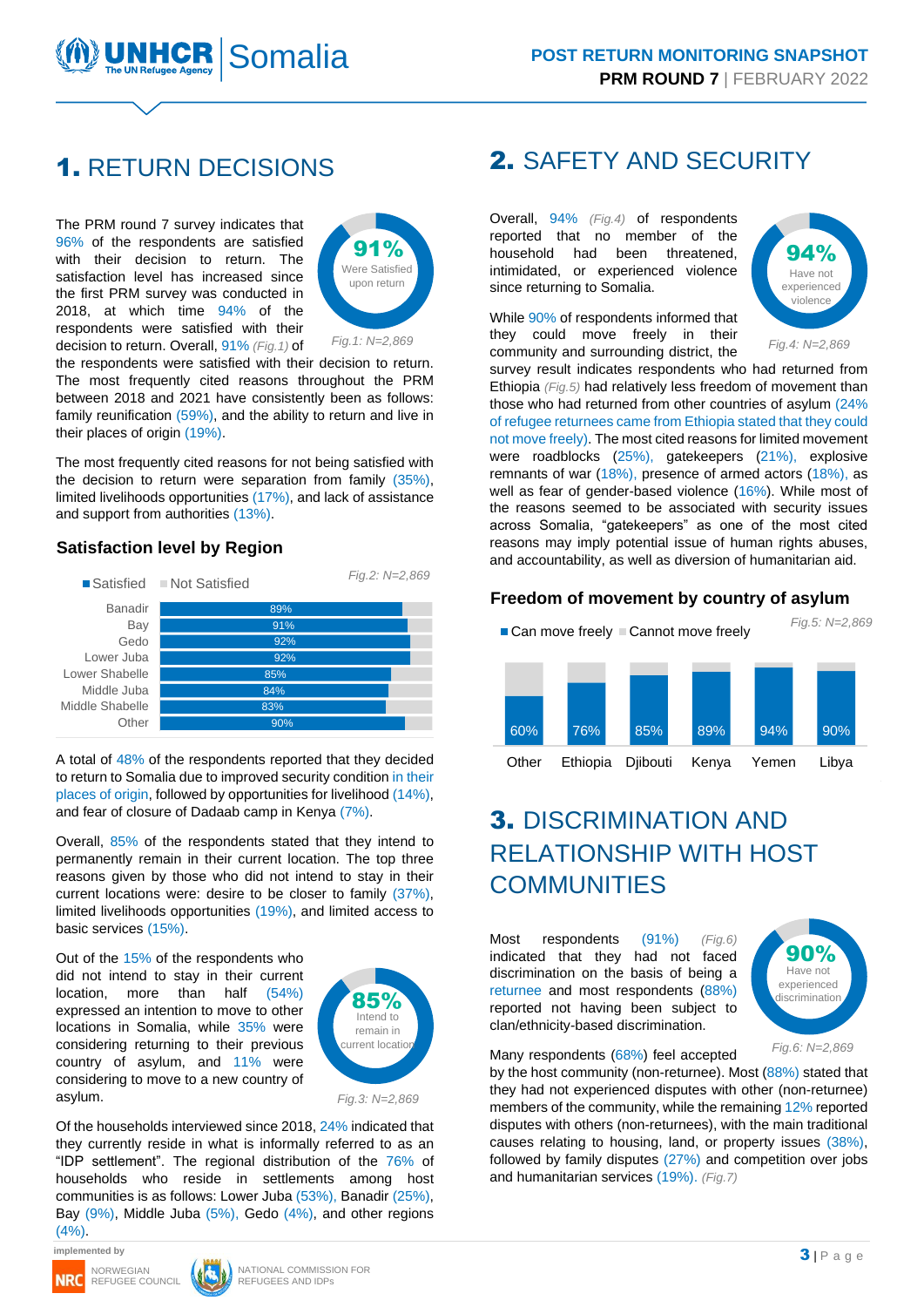# UN Refugee Agency

#### **Reasons for disputes**



Over half (62%) of the returnees believe that they have influence over decision making within their community.

## 4. SHELTER AND HOUSING, LAND AND PROPERTY

Overall, 81% *(Fig. 8)* of the respondents have not been evicted from their housing, land, or property since their return to Somalia. As well as 69% of the respondents did not expressed risk of being evicted.



Overall, 81% of the respondents live in housing that they do not own and 33%

are living in makeshift shelters of corrugated galvanized iron (CGI) sheeting, 24% live in temporary shelter, and 22% live in makeshift shelters without CGIs (*Buul*). In addition, 69% of households reported lacking proof of occupancy of the place they currently live in. 54% of the households reported that they are still living in makeshift shelters (CGIs, Buul, and temporary shelter) for more than 2 years and have been exposed to harsh weather condition, lack of privacy, risks of genderbased violence and child protection concerns including child labor, abuse, and exploitation.

With more than 80% not owning their shelter and almost 70% lacking written proof establishing right to their home such as a rental agreement, instead reliant on verbal agreements with their landlords, there is a high degree of informal arrangements – including living with relatives, or squatting – potentially leading to protection concerns, including housing insecurity and risk of eviction.

The lack of home and property ownership is greatest in Lower Shabelle, Banadir and Middle Shabelle regions, where over 90% of respondents do not own property. *(Fig. 9)*

#### **Property ownership by region**

| $\blacksquare$ Do not own the property $\blacksquare$ Own the property |  |
|------------------------------------------------------------------------|--|
|                                                                        |  |



*Fig.9: N=2,869*





### 5. EDUCATION

Overall, only 35% *(Fig.10)* of respondents indicated that all children in their household attend school regularly. Overwhelmingly, households in which not all children attend school regularly cite cost (71%) as the primary obstacle, followed by 10% due to distance to schools. 28% of children are enrolled in



private school while 10% are in Government schools. *(Fig. 11)*



## 6. HOUSEHOLD INCOME AND LIVELIHOODS

Overall, 59% *(Fig.12)* of returnee households reported insufficient sources of income to meet the needs of the households, which often rely on casual day labour, business/self-employment, and humanitarian assistance. The various reasons cited for lack of livelihoods include the following: the



*Fig.12: N=2,869*

unavailability of jobs (43%), lack of equipment needed for running a business (15%), and the long distance to employment opportunities (12%). Furthermore, 64% of the respondents indicated that remittances or support from family members were reduced after the COVID-19 pandemic broke out.

### 7. DOCUMENTATION

Overall, 90% *(Fig.13)* of households reported that all or some members do not have government-issued ID. However, 84% of those households also reported that lack of ID has not resulted in any issues since their return. Out of the 312 households (16%) who reported challenges due to the lack of documents, 54% indicated trouble accessing



*Fig.13: N=2,869*

services while 28% reported challenges at checkpoints.

Formal identification is a primary means to access rights and, to some extent, services. Furthermore, while legal documentation processes for the planned upcoming federal elections are yet to be finalized, possession of governmentissued identification may reduce the risk of disenfranchisement and potential exclusion.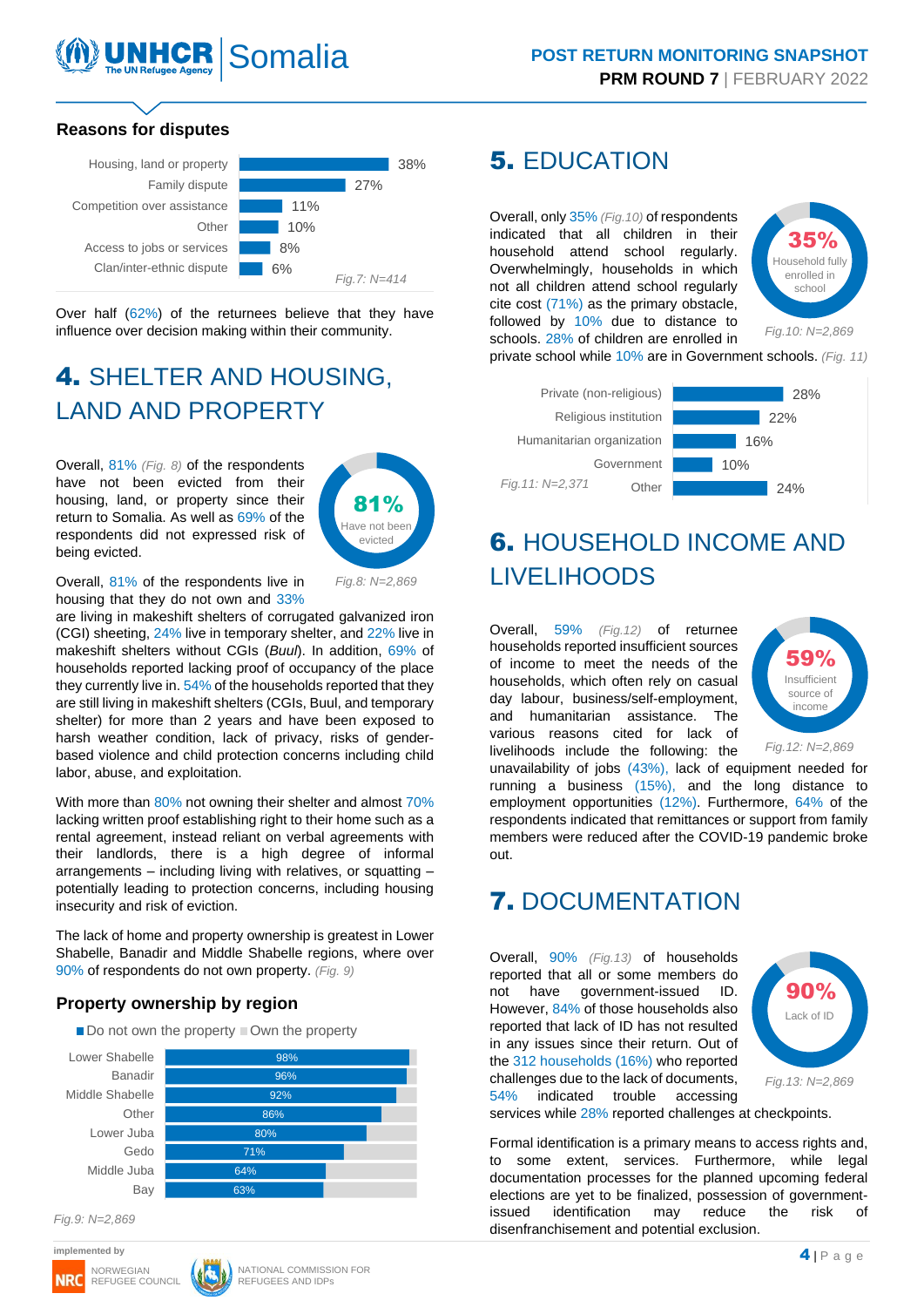### 8. COVID-19 PADEMIC

In 2021, 66% *(Fig. 14)* of respondents indicated that they require extra assistance since the breakout of COVID-19. The three *(Fig. 15)* most preferred types of assistance were cash (34%), access to health services (33%), and access to livelihoods (11%). Less than one third (29%) stated they have received health



*Fig.14: N=2,869*

services, information on COVID-19 (30%), and Cash (29%) from the following primary sources: NGOs/UN (55%), friends and family (20%), government (14%), and local communities (10%).

#### **Additional assistance for COVID-19**



### 9. COMPARISON BETWEEN ASSISTED AND UNASSISTED RETURNEES

Since 2020, UNHCR has included unassisted returnees in the PRM sample to see if UNHCR's assistance yielded a greater impact as compared to unassisted returns. Recent PRM findings (data as of December 2021) confirm that those returnees assisted by UNHCR indicated relatively higher satisfaction than those unassisted (92% vs. 82%). Some 38% of unassisted and 22% of assisted returnees currently reside in IDP sites. Assisted returnees also indicated slightly higher intentions (85% vs. 81%) to remain permanently in their current locations. Almost half of the unassisted households indicated that their children attend schools compared to that of assisted indicating 27%. Access to markets has been perceived comparatively more likely by those assisted than that of unassisted (84% vs. 55%).

|                               | <b>Assisted</b> | <b>Unassisted</b> |
|-------------------------------|-----------------|-------------------|
| Satisfied upon<br>Return      | 92%             | 82%               |
| Reside in IDP<br>sites        | 22%             | 38%               |
| Remain in<br>current Location | 85%             | 81%               |
| Children<br>attending school  | 27%             | 44%               |
| Access to market              | 84%             | 55%               |

### **METHODOLOGY**

5 | P a g e Somalia Since December 2014, UNHCR has assisted approximately 16,000 households to voluntarily return to Somalia. In the current PRM system, 2,869 household-level interviews (19% of the total) have been carried out by telephone and face-toface from 2018 to date. The households sampled for telephone interviews were randomly selected from the lists of telephone numbers provided to returnee households on arrival with the goal to ensure representation by year of arrival and region of return. Once interviewed, households are not reinterviewed in subsequent rounds. Face-to-face interviews were carried out following COVID-19 preventive protocols and targeting returnee households residing in communities known to UNHCR and partners (NCRI and NRC). Important to note, The National Commission for Refugees and IDPs (NRCI) took part in the data collection for Banadir region, while NRC collected data for the remaining regions.

The findings presented in this snapshot represent a selection of findings from UNHCR's post-return monitoring exercise, round 7. More comprehensive data is available and will be used in discussion with partners and stakeholders, and for planning purposes.

Although further exploration and analysis at the field level is needed, the findings suggest that more investment is required to strengthen provision of basic services and infrastructure in priority return areas. There is an urgent need to invest in sustainable livelihoods opportunities, and scale-up access to microfinance and inclusion of returnees into social safety nets / social protection mechanisms of the Government for returns to remain sustainable. Emphasis must be placed on:

- addressing housing, land and property concerns in collaboration with the relevant authorities.
- addressing legal documentation related protection concerns to mitigate the risk of exclusion to services.
- safe identification, referrals and provision of tailored support to persons with specific needs and at risk groups.
- area-based/ whole-of-society and community-based protection approaches.
- transition into longer-term development type of programmes.

Post-return monitoring is an ongoing activity of UNHCR that will continue throughout and be expanded in 2022.